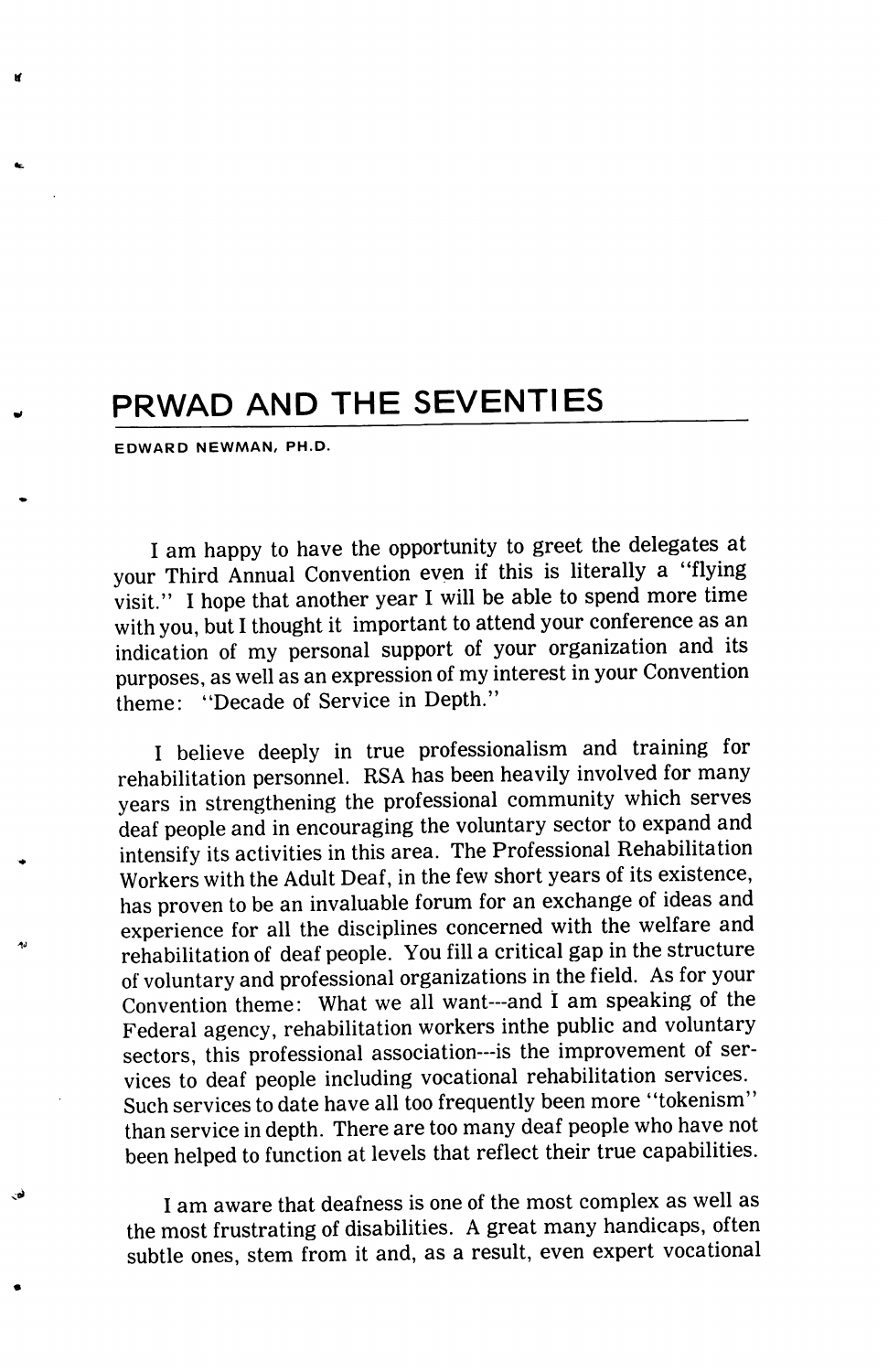rehabilitation couselors who are untrained or inexperienced in deafness may founder seriously in trying to serve deaf clients. Despite such deficiences in providing rehabilitation services, the rise in the number of deaf people rehabilitated over the past decade has exceeded the overall rate of growth. In 1960, for example, only 1,617 deaf people were rehabilitated in the State-Federal program, compared with 5,598 in 1969, or a growth factor of 4.5, while the total number of rehabilitations less than trebled during the same period, from 88,275 in 1960 to 241,390 in 1969.

I do not mean, by citing these figures, to say that we are even beginning to address ourselves to the total number of deaf people who can benefit from rehabilitation, but these numbers indicate the special interest which the rehabilitation agency has shown in the deaf since Mary Switzer headed the program. That special interest continues, and it manifests itself in a way which I am sure will be of interest to all professional workers in the field. Despite significant cutbacks in funds for training in recent years, a special effort has been made to see to it that grants in the area of training related to the deaf have not been slashed, for example. As a matter of fact, the \$660,000 spent in Fiscal 1970 for long and short-term training projects in this area represented a slight increase over the previous year, while other areas were being cut back extensively.

I know from my own experience as director of Statewide Planning in Massachusetts, that the problem of deafness will not go away by itself. I remember clearly the hearings we conducted into the impact of the rubella epidemic on the education and service delivery systems. Children with hearing impairments were being phased into a public school system which was woefully unprepared to serve them. And they had received little if any pre-school training as 2-3-4 year olds; training from which they would have benefited tremendously—such as training in normal speech and oral conversation which are basic to reading, social, and in tellectual skills necessary for a productive, happy adult life.

1 am sure that PRWAD will also play an important role in seeing to it that our rehabitation program continues to do more for deaf people. You must continue to concern yourself with every aspect of diagnosis, evaluation, adjustment, vocational training. ä

Þ

á